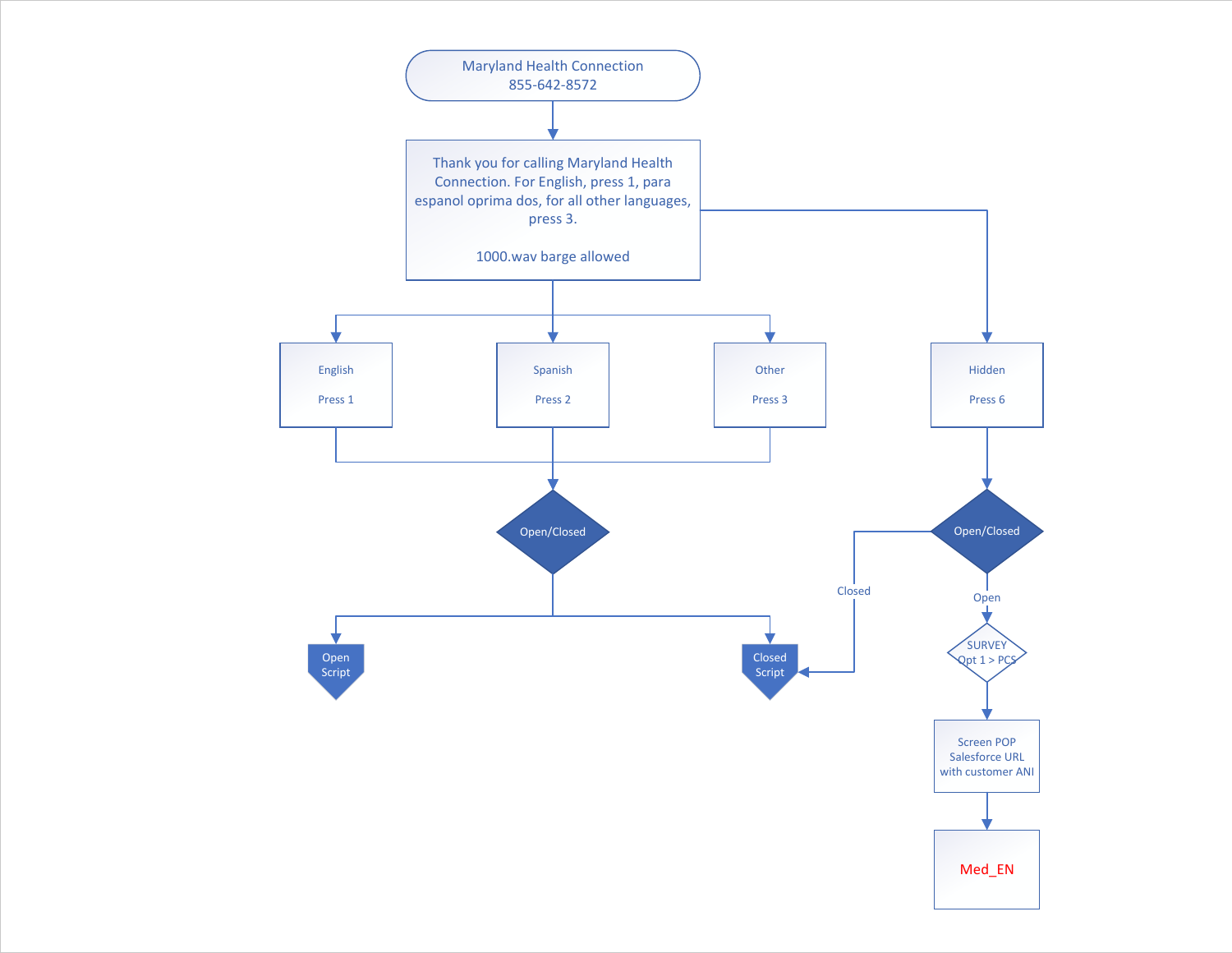<span id="page-1-0"></span>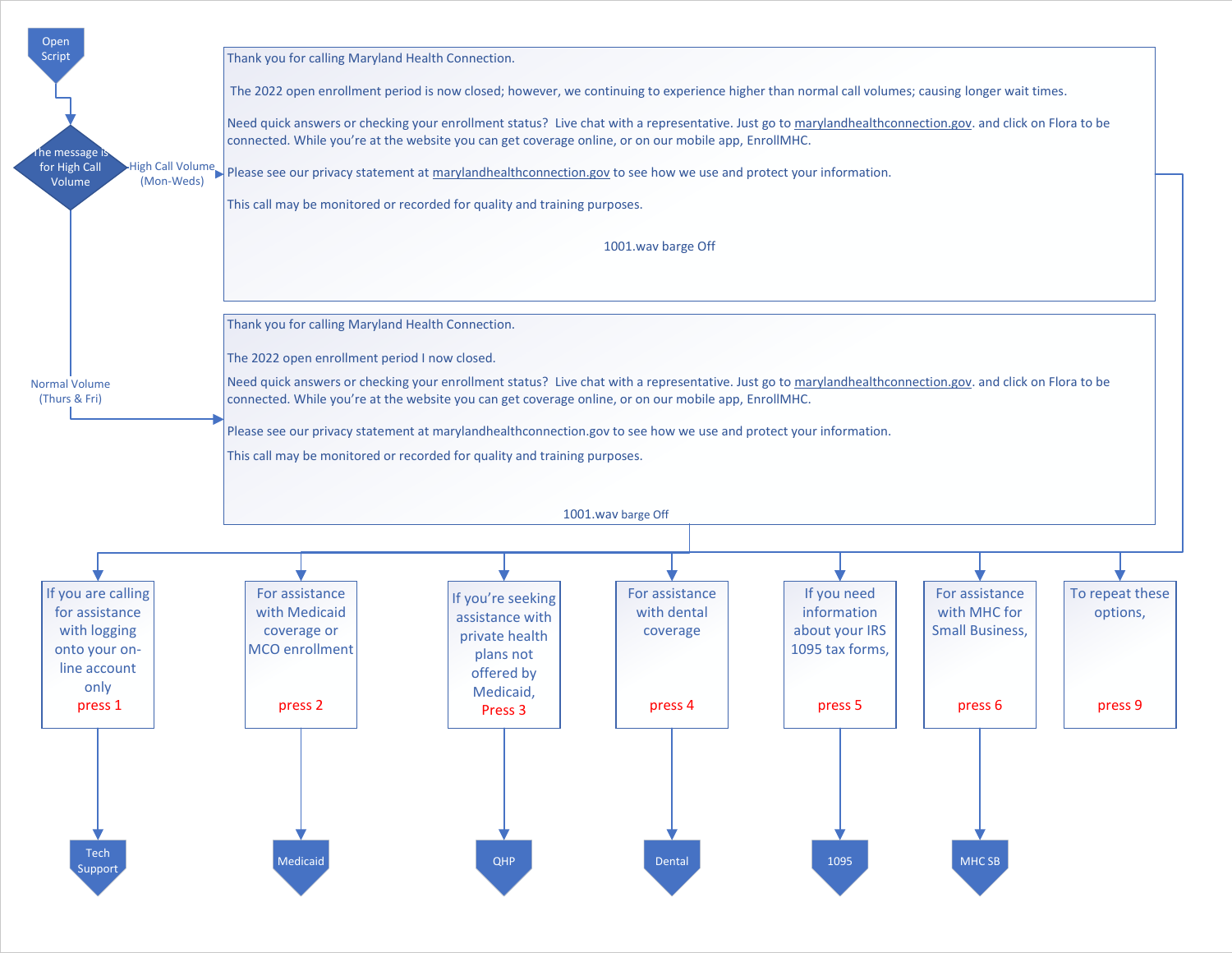<span id="page-2-0"></span>



1026.wav

Thank you for calling Maryland Health Connection. Our office is closed due to an unforeseen occurrence. We look forward to assisting you when we reopen. You may also find answers on our website at marylandhealthconnection.gov or make needed changes to your online account, or download the mobile app, EnrollMHC, so you can stay up to date.

1035.wav

Thank you for calling Maryland Health Connection. Our office is closed for the holiday. Please note: the business day immediately following a holiday is typically a very high call volume day and has longer than normal wait times. If your question is not especially time-sensitive, we encourage you to call later during the week. You may also be able to find answers on our website at marylandhealthconnection.g ov or make needed changes to your online account, or download the mobile app. We look forward to assisting you.

1036.wav

Thank you for calling Maryland Health Connection. Our office is closed due to inclement weather. We look forward to assisting you when we re-open. You may also find answers on our website at marylandhealthconnection.gov or make needed changes to your online account, or download the mobile app, EnrollMHC, so you can stay up to date.

1038.wav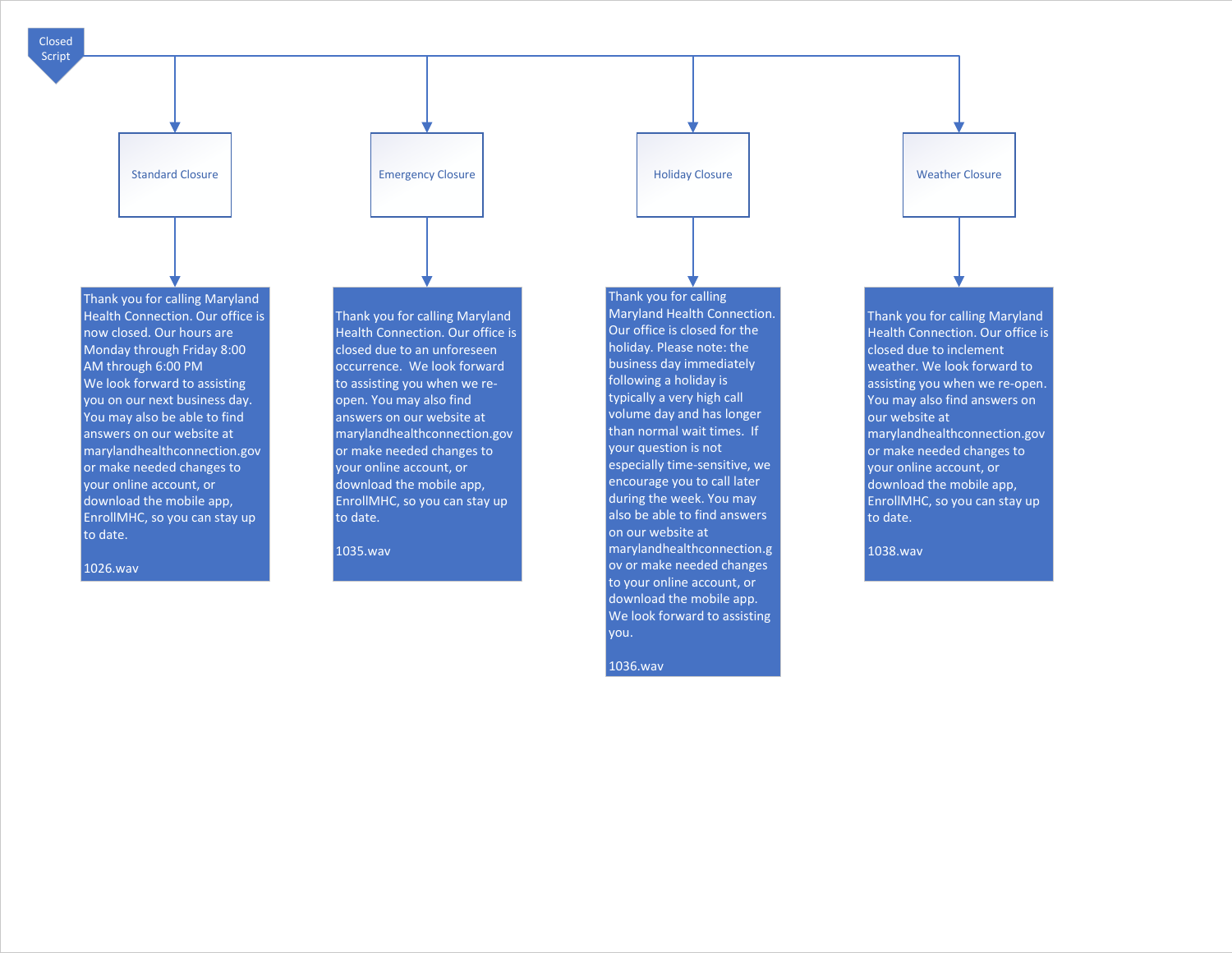<span id="page-3-0"></span>

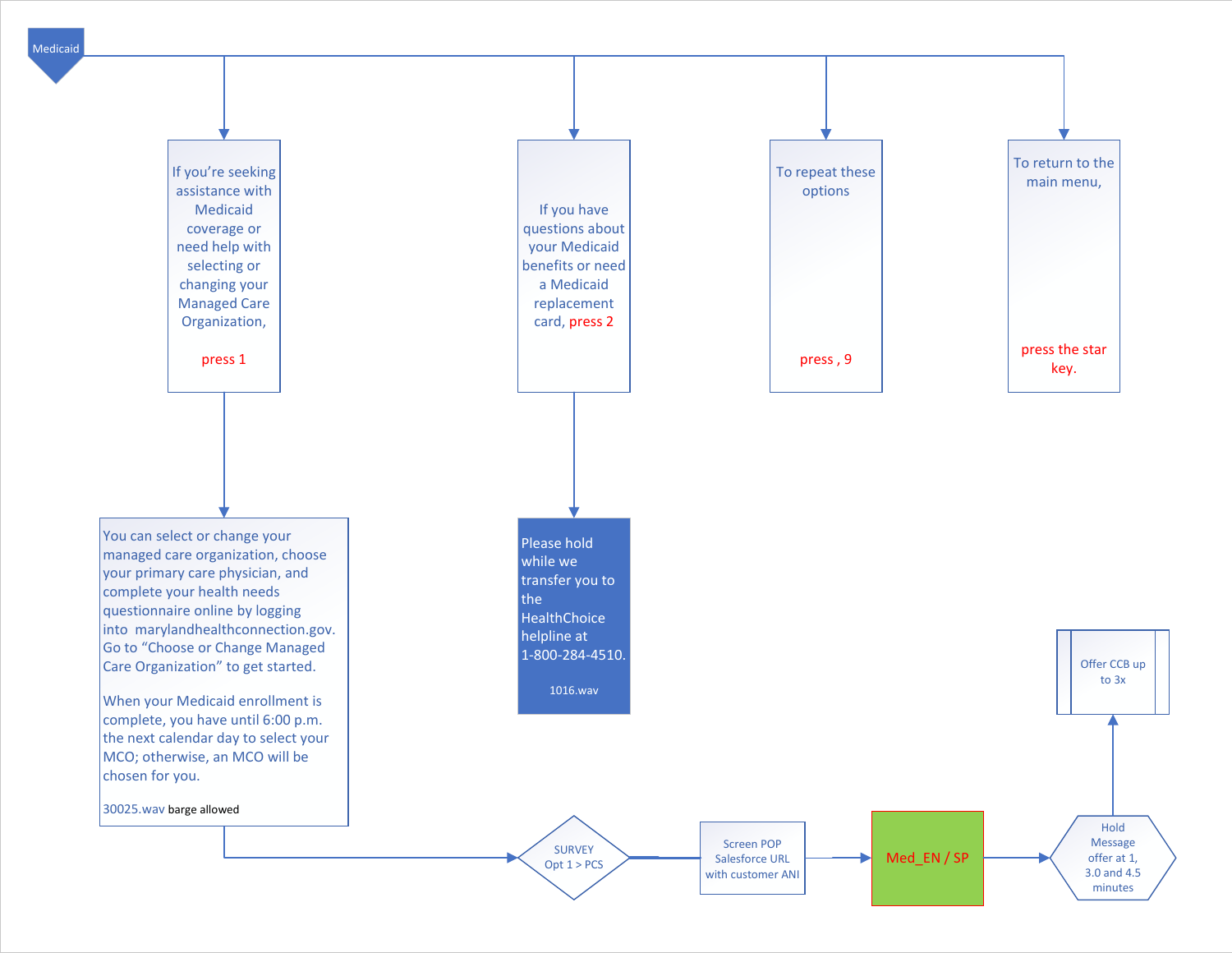<span id="page-4-0"></span>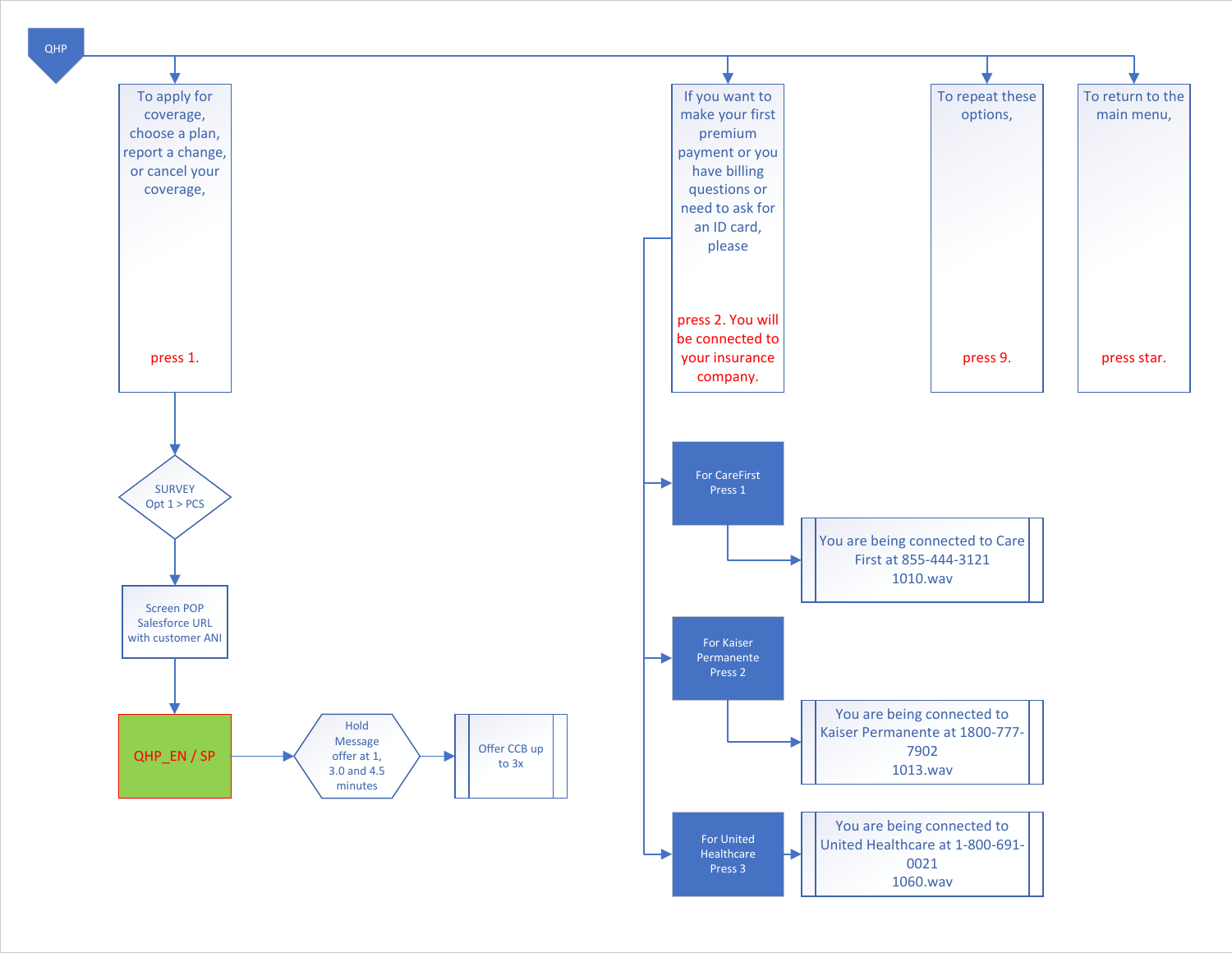

<span id="page-5-0"></span>[Dental](#page-1-0)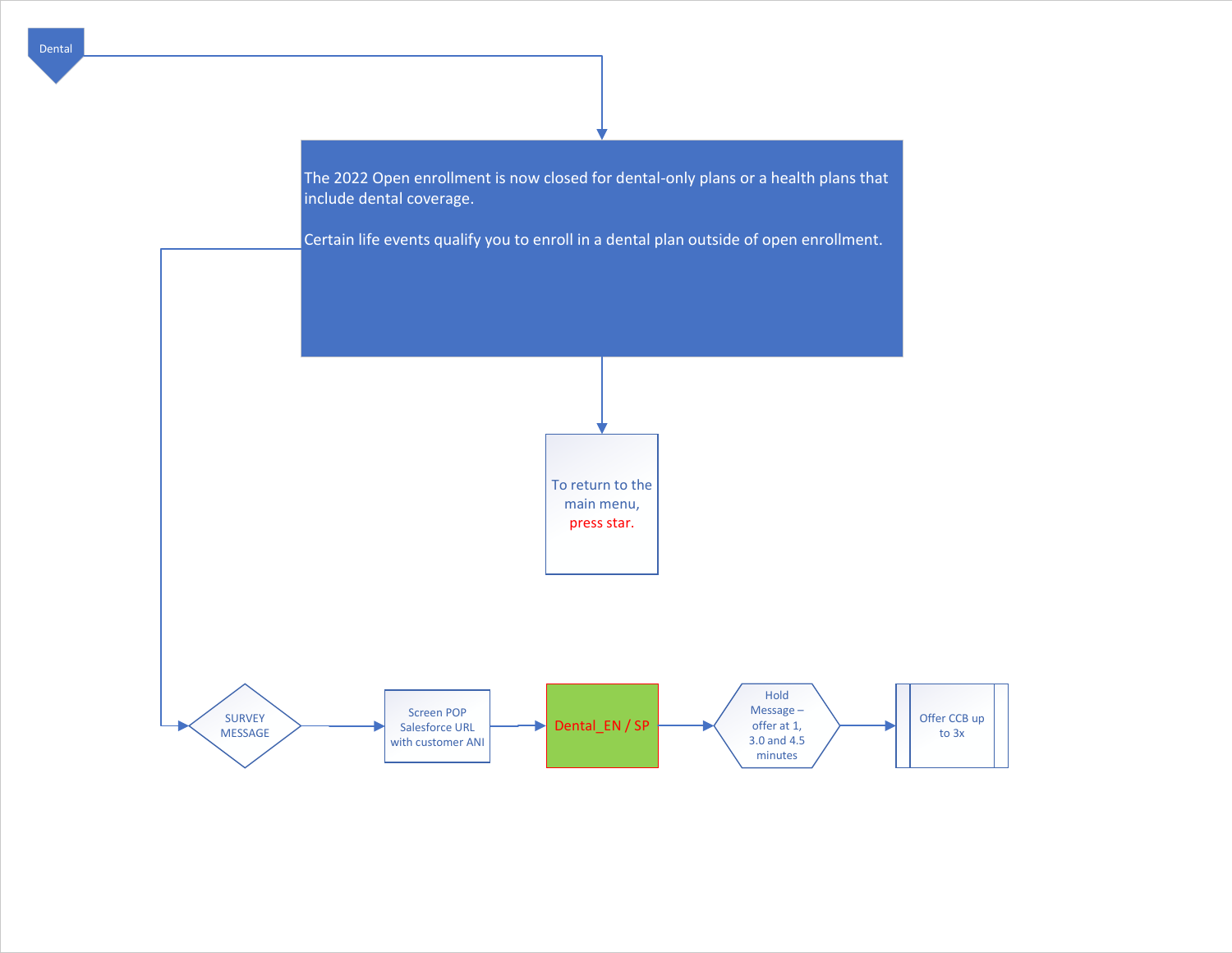<span id="page-6-0"></span>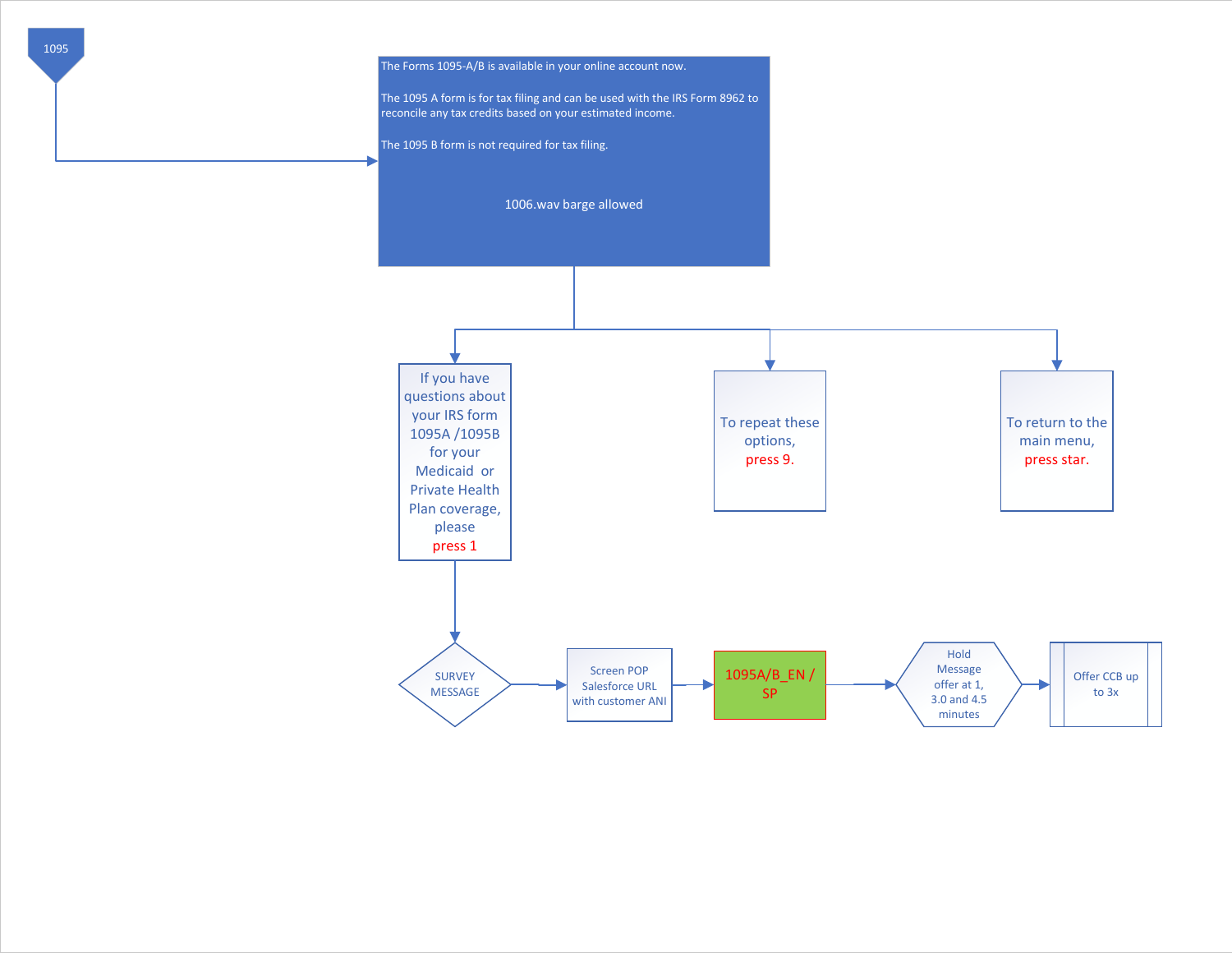<span id="page-7-0"></span>

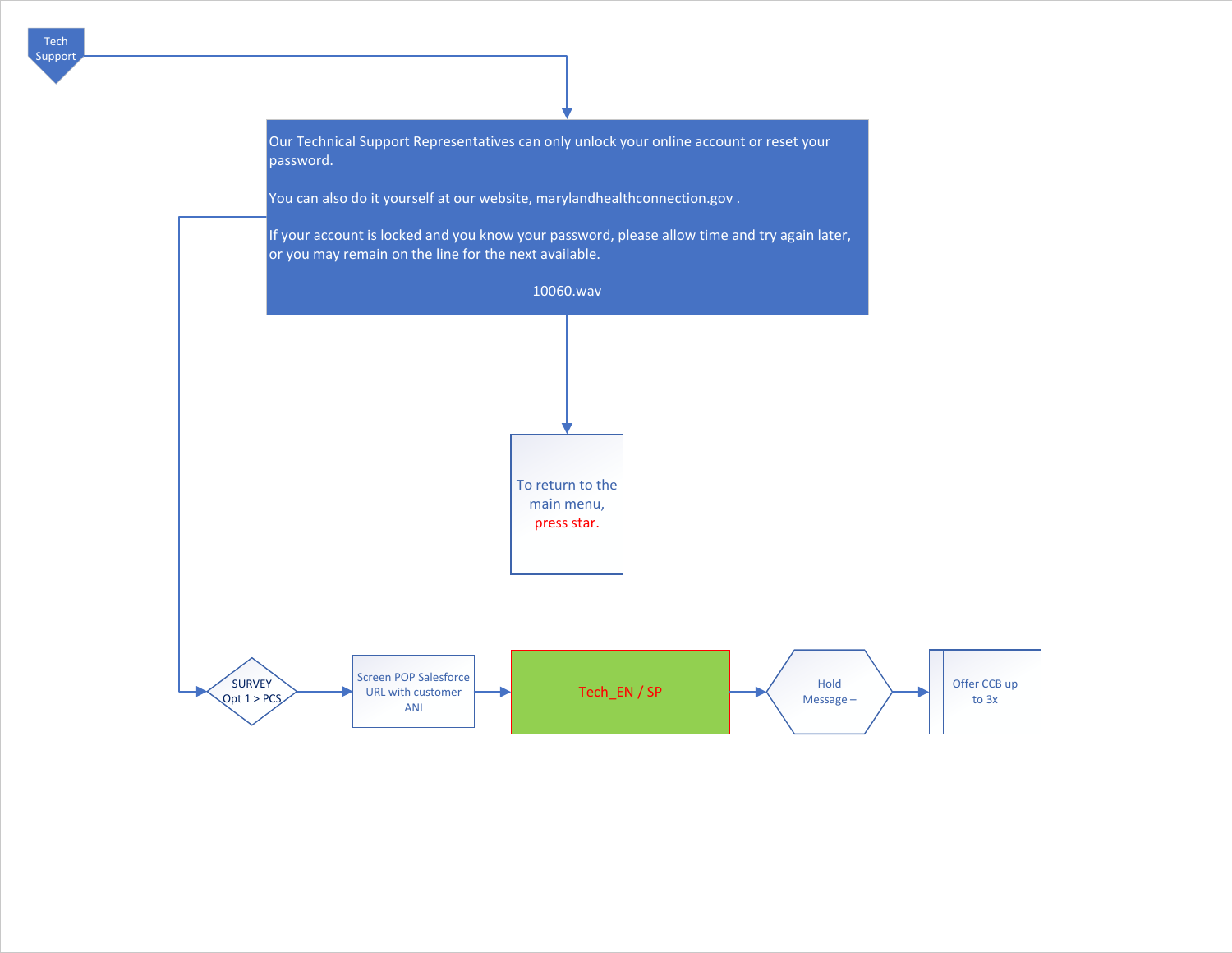<span id="page-8-0"></span>If you need assistance with insurance coverage under the Maryland Health Connection for Small Business, please visit our website at maylandhealthconnection.gov/small-business. You can also email questions to mhc.smallbiz@maryland.gov. Or call us at 410-547-8153. (Repeat Msg 1x then system disconnects)

30022.wav

To return to the main menu, press star.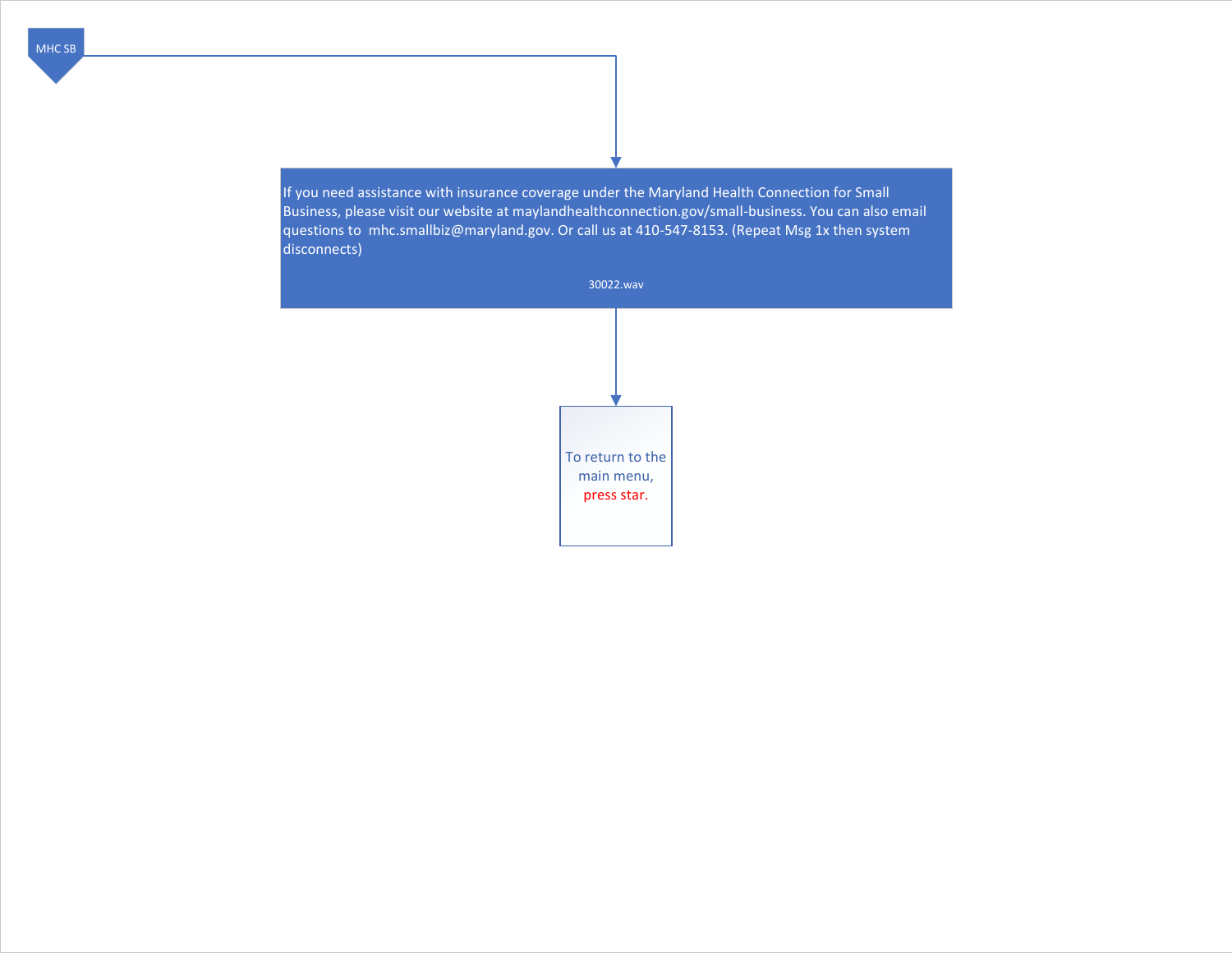# HOLD MESSAGE – 1

to play in the MCO and Medicaid queues:

If you are eligible to choose or change your managed care organization, you can do so online and avoid long hold times. The process is fast and easy. Please visit marylandhealthconnection.gov to login to your account and click on "Choose Managed Care Organization" to start the process.

## 30030.wav

## HOLD MESSAGE – 2

to play in the Medicaid, Qualified Health Plan, Escalation Status queues:

If you are calling to check the status of your proof of income or citizenship verification documents, please allow us 15 business days from the date of submittal for processing. You may also check the status of your verification documents by accessing your Maryland Health Connection account online. If your documents have been in a PROVIDED status for more than 15 business days, a representative can assist you. Please stay on the line to be connected to a CSR.

30033.wav (MDLB\_MCSC\_8572\_Q\_Onhold\_2)

## HOLD MESSAGE – 3

to play in the MCO and Medicaid queues:

When you have been determined eligible for Medicaid health coverage, it's important to select your preferred Managed Care Organization (MCO) and Primary Care Physician (PCP) before 6:00 p.m. the next calendar day. If you do not select an MCO, you will be automatically assigned one within your area. Changes to your MCO can be made within 90 days of selecting and you can change your PCP at any time by contacting your MCO.

#### 30043.wav

HOLD MESSAGE – 4 to play in the MCO and Medicaid queues:

If you applied for Medicaid coverage and selected your managed care organization (MCO) it can take up to 15-20 business days to activate your MCO enrollment; however, you can still access health care services from participating Medicaid providers using your red and white card. Once you are enrolled in your MCO, you will receive an MCO Member Handbook and insurance card. Check the status of your MCO enrollment by logging into your account at marylandhealthconnection.gov.

30044.wav

# HOLD MESSAGE – 5

to play in the Tech Support, Dental queues:

The Maryland Health Connection mobile app, EnrollMHC offers full access to your health coverage. You can make changes to your application, upload verification documents, manage your coverage and check notices.

30045.wav

# HOLD MESSAGE – 6

To play in Dental queues- replaces message 2

If you're enrolled in a plan other than Medicaid, check with your insurance company to see if dental coverage is included for your family. All health plans are required to offer pediatric dental, so your children are covered.

If you're enrolled in Medicaid or MCHP, dental coverage is free for pregnant women, children enrolled in Medicaid, and adults in Rare and Expensive Case Management. Some managed care organizations offer limited dental coverage for adults 21 and older."

30046.wav

HOLD MESSAGE – 7 To play in 1095A Queue only

The Forms 1095-A/B is available in your online account now.

The 1095 A form is for tax filing and can be used with the IRS Form 8962 to reconcile any tax credits based on your estimated income.

The 1095 B form is not required for tax filing.

Don't have time to wait? A Live chat representative can quickly assist you with any questions or concerns regarding your 1095 A/B form.

## HOLD MESSAGE – 8

To play in QHP Queue only

When seeking health coverage due to a life event outside of open enrollment, you will need to have the following information ready:

- Proof of your household income, such as pay stubs, W-2 forms or tax returns,
- Social Security numbers or immigration document numbers
- The date of birth for each household member applying for coverage
- If you do not have this information available now, please call us back. Or you can apply online at MarylandHealthConnection.gov.

1008.wav

# HOLD MESSAGE – 9 to play in the QHP, Medicaid queues:

If you have questions or need help getting vaccinated, call 1-855- MD-GoVax. Get vaccinated today.